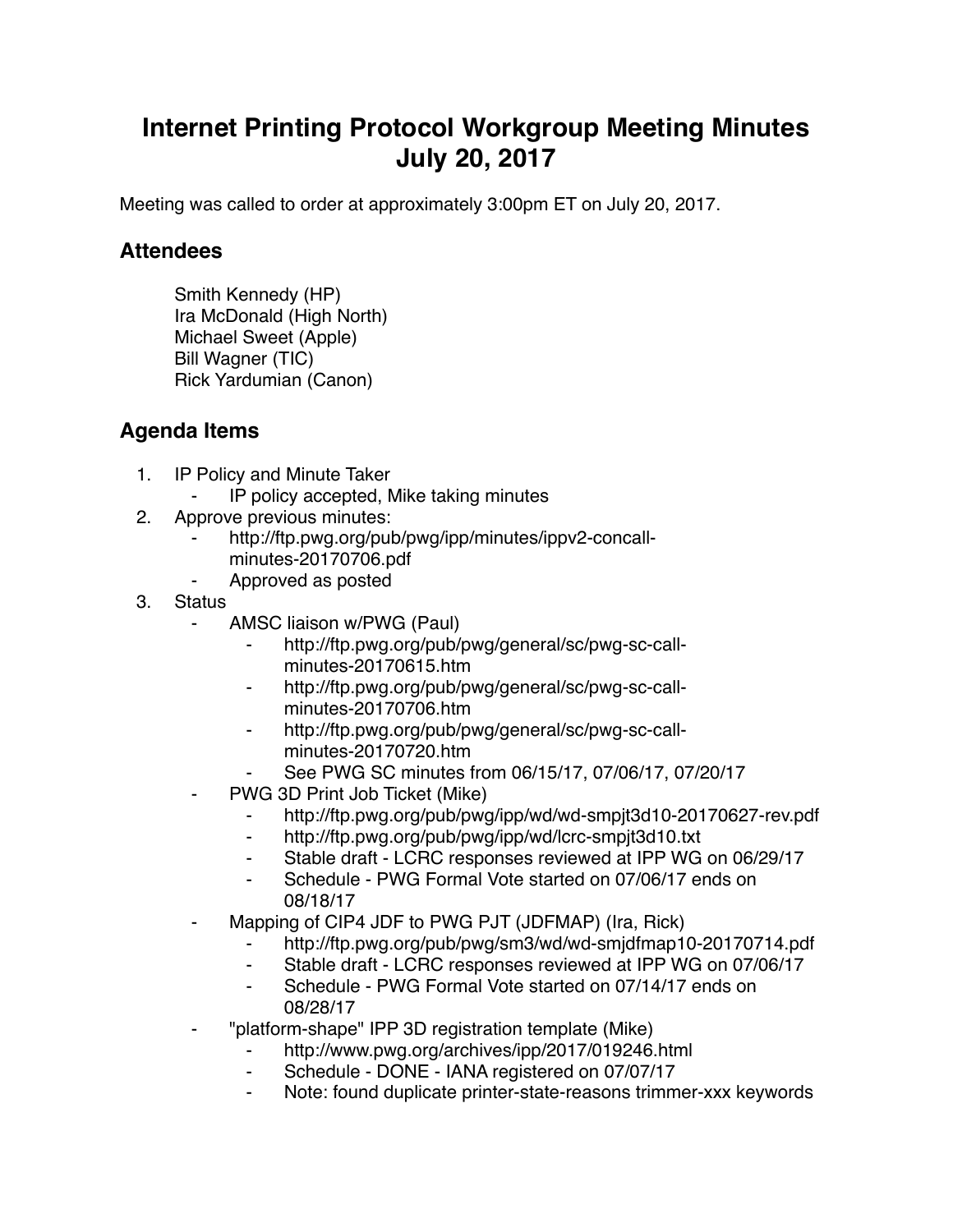from MFDAlerts, Mike will send update for IANA...

- **IPP HTTP Authentication White Paper (Smith)** 
	- http://ftp.pwg.org/pub/pwg/ipp/whitepaper/ipp-authentication.pdf
	- ⁃ PWG review at Virtual F2F on 05/04/17
	- Schedule TBD
	- ⁃ "job-password" and "job-save-disposition" (Smith)
		- http://www.pwg.org/archives/ipp/2017/019238.html
			- Discussed at IPP WG on 06/29/17
			- Schedule awaiting further input from Smith
- 4. Review of Get-User-Printer-Attributes white paper (Smith)
	- http://ftp.pwg.org/pub/pwg/ipp/whitepaper/tb-userop-20170524.pdf
	- ⁃ Section 3.1.2:
		- Use case because the "not listed" user policy is part of the policy logic
		- ⁃ Q: Does this also apply to unauthenticated user names?
			- A: Yes, "most authenticated user", just like Create-Job, Cancel-Job, etc.
	- Section 5.1:
		- Use "This operation is semantically similar to the Get-Printer-Attributes operation [RFC8011] except that the returned attributes and values MAY be different depending on the most authenticated user and the Client must be prepared to respond to an HTTP authentication challenge."
		- ⁃ Add subsections for request and response since request can include requesting-user-name, requesting-user-uri, and requestinguser-vcard (not part of Get-Printer-Attributes) in the operation attributes group; the response is the same, though
		- requesting-user-xxx attributes can (and are) sent even when HTTP authentication is used ("most authenticated user" is what is used for access control)
	- Section 7:
		- ⁃ Security considerations are similar to those of Create-Job and Validate-Job which have similar authentication and policy requirements.
			- Maybe expand on this a little.
	- Section 8:
		- ⁃ Add System Service spec reference
		- Update IPP/2.0 (PWG5100.12) reference.
		- Update UNICODE reference to 10.0.
		- Q: Why did we give a standard number to IPP Implementor's Guide 2.0 (an informational document)?
			- A: Mainly because we had existing printers/clients
			- implementing the best practices
- 5. Discussion of JDFMAP getting a standard number based on Implementor's Guide 2.0
	- Implementor's Guide has implementations using the quidelines (prototype) experience)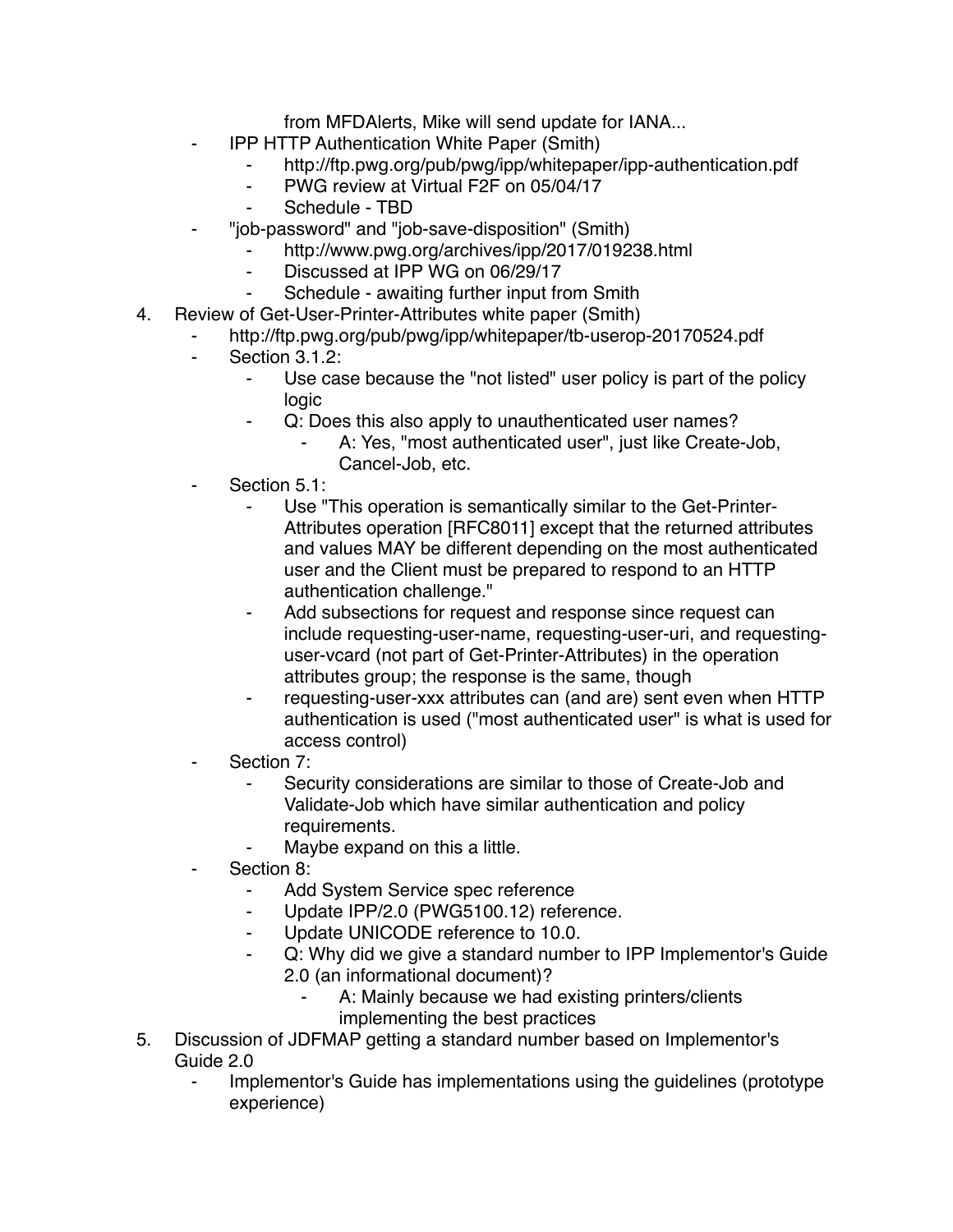- ⁃ So it should be a Best Practices document until there is prototype experience
- 6. Review of IPP Presets White Paper (Smith):
	- http://ftp.pwg.org/pub/pwg/ipp/whitepaper/tb-ipp-preset-20170609.pdf
	- ⁃ Abstract: Job Template attributes (capitalize)
	- Add section 2.2 Printing Terminology to import terms from RFC8011
	- ⁃ Section 3: Import wording from IPP Everywhere spec
		- Also make sure it is clear that the user can still override individual attributes or values, the presets are just initial templates
		- Maybe refer back to Semantic Model job ticket templates?
			- Saved job ticket resources are not exactly the same (no triggers) but a similar concept
			- Could just reference IPP System Service as resource objects of type "template-job"???
	- ⁃ Section 3.1.2:
		- Insert "trigger" into the use case (to cover the automatic application of a preset)
	- ⁃ Section 3.4:
		- ⁃ "specify a set of attributes"
	- ⁃ Q: What format to use for collection definitions?
		- A: Since there is only one defined use the inline form like jobconstraints/resolvers-supported in JPS3.
	- Section 4.1:
		- ⁃ Add 4.1.1 preset-key (name(MAX) | keyword) to define this member attribute
		- Add 4.1.2 Examples to provide examples:
		- ⁃ job-presets-supported={
		- ⁃ preset-key="draft"
		- ⁃ print-quality=3
		- $-$  },{
		- ⁃ preset-key="photo"
		- ⁃ print-content-optimize='graphics'
		- print-quality=5
		- $\lambda$
	- Section 4.2:
		- Reference 4.1.1 for preset-key
		- ⁃ Add 4.2.1 Examples to provide examples matching up with 4.1.2:
		- ⁃ job-triggers-supported={
		- preset-key="draft"
		- ⁃ media-col={media-type='stationery-recycled'}
		- $-$  },{
		- ⁃ preset-key="photo"
		- media-col={media-type='photographic','photographic
			- glossy','photographic-matte'}
		- $\}$
- 8. Question concerning page 19 of Finishings 2.1
	- Confusion over media-feed-orientation vs. orientation-requested